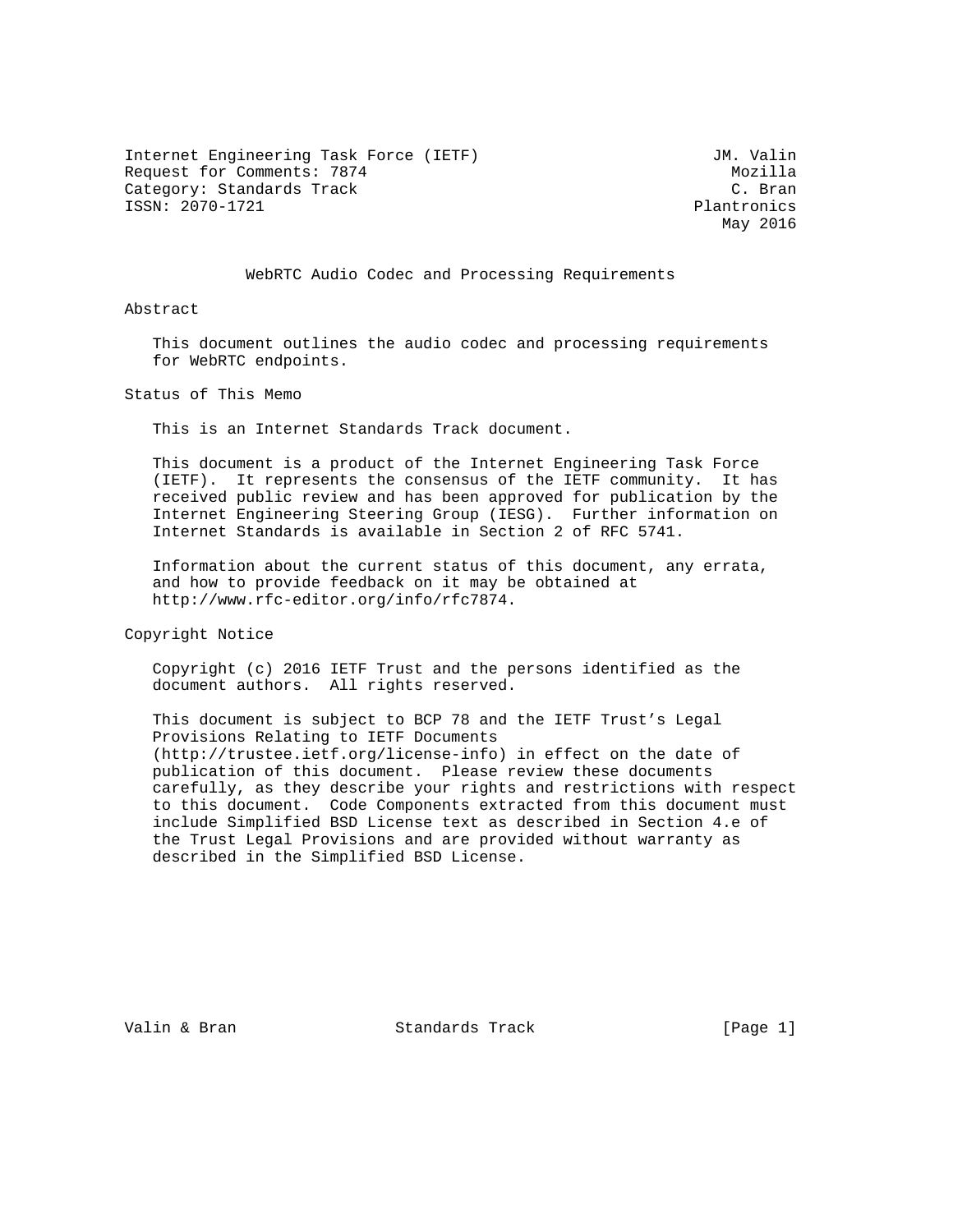Table of Contents

|       |                                  | $\mathcal{L}$  |
|-------|----------------------------------|----------------|
| 2.1   |                                  | -2             |
|       |                                  | -2.            |
|       |                                  | 4              |
| $5 -$ | Acoustic Echo Cancellation (AEC) | $\overline{4}$ |
| 6.    | Legacy VoIP Interoperability 5   |                |
|       |                                  | .5             |
|       |                                  | - 6            |
|       | 8.1. Normative References        | - 6            |
|       | 8.2. Informative References      | 6              |
|       |                                  | 7              |
|       |                                  |                |
|       |                                  |                |

## 1. Introduction

 An integral part of the success and adoption of Web Real-Time Communications (WebRTC) will be the voice and video interoperability between WebRTC applications. This specification will outline the audio processing and codec requirements for WebRTC endpoints.

2. Terminology

 The key words "MUST", "MUST NOT", "REQUIRED", "SHALL", "SHALL NOT", "SHOULD", "SHOULD NOT", "RECOMMENDED", "NOT RECOMMENDED", "MAY", and "OPTIONAL" in this document are to be interpreted as described in RFC 2119 [RFC2119].

3. Codec Requirements

 To ensure a baseline level of interoperability between WebRTC endpoints, a minimum set of required codecs are specified below. If other suitable audio codecs are available for the WebRTC endpoint to use, it is RECOMMENDED that they also be included in the offer in order to maximize the possibility of establishing the session without the need for audio transcoding.

 WebRTC endpoints are REQUIRED to implement the following audio codecs:

- o Opus [RFC6716] with the payload format specified in [RFC7587].
- o PCMA and PCMU (as specified in ITU-T Recommendation G.711 [G.711]) with the payload format specified in Section 4.5.14 of [RFC3551].

Valin & Bran Standards Track [Page 2]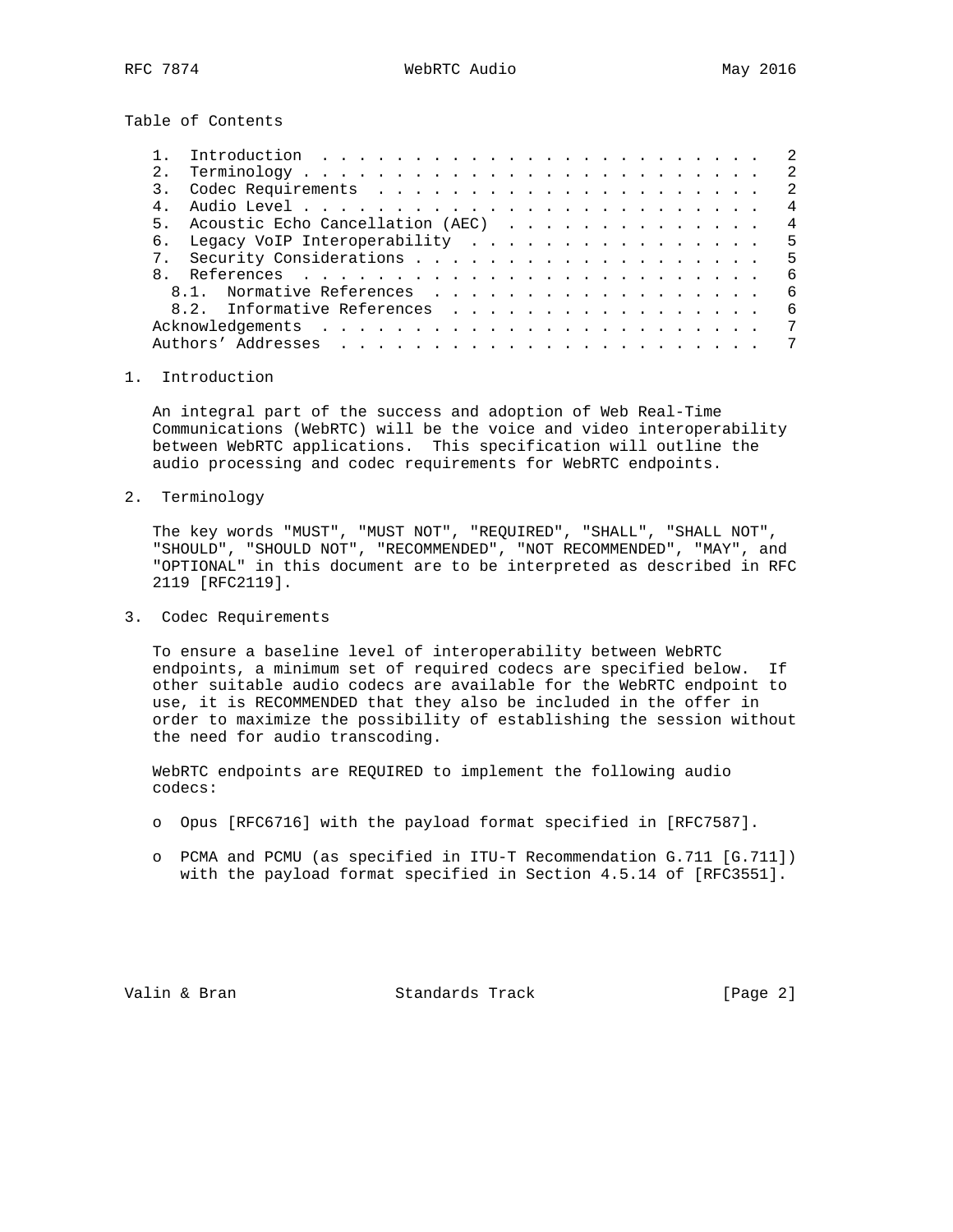- o [RFC3389] comfort noise (CN). WebRTC endpoints MUST support [RFC3389] CN for streams encoded with G.711 or any other supported codec that does not provide its own CN. Since Opus provides its own CN mechanism, the use of [RFC3389] CN with Opus is NOT RECOMMENDED. Use of Discontinuous Transmission (DTX) / CN by senders is OPTIONAL.
- o the 'audio/telephone-event' media type as specified in [RFC4733]. The endpoints MAY send DTMF events at any time and SHOULD suppress in-band dual-tone multi-frequency (DTMF) tones, if any. DTMF events generated by a WebRTC endpoint MUST have a duration of no more than 8000 ms and no less than 40 ms. The recommended default duration is 100 ms for each tone. The gap between events MUST be no less than 30 ms; the recommended default gap duration is 70 ms. WebRTC endpoints are not required to do anything with tones (as specified in RFC 4733) sent to them, except gracefully drop them. There is currently no API to inform JavaScript about the received DTMF or other tones (as specified in RFC 4733). WebRTC endpoints are REQUIRED to be able to generate and consume the following events:

| Event Code | Event Name                                      | Reference |  |
|------------|-------------------------------------------------|-----------|--|
| 0          | DTMF digit "0"                                  | [RFC4733] |  |
|            | DTMF digit "1"                                  | [RFC4733] |  |
| 2          | DTMF digit "2"                                  | [RFC4733] |  |
| 3          | DTMF digit "3"                                  | [RFC4733] |  |
| 4          | DTMF digit "4"                                  | [RFC4733] |  |
| 5          | DTMF digit "5"                                  | [RFC4733] |  |
| 6          | DTMF digit<br>"6"                               | [RFC4733] |  |
| 7          | DTMF digit<br>" 7 "                             | [RFC4733] |  |
| 8          | DTMF digit "8"                                  | [RFC4733] |  |
| 9          | DTMF digit "9"                                  | [RFC4733] |  |
| 10         | $\mathsf{H}$ $\star$ $\mathsf{H}$<br>DTMF digit | [RFC4733] |  |
| 11         | DTMF digit "#"                                  | [RFC4733] |  |
| 12         | DTMF digit "A"                                  | [RFC4733] |  |
| 13         | DTMF digit "B"                                  | [RFC4733] |  |
| 14         | DTMF digit "C"                                  | [RFC4733] |  |
| 15         | DTMF digit "D"                                  | [RFC4733] |  |
|            |                                                 |           |  |

 For all cases where the endpoint is able to process audio at a sampling rate higher than 8 kHz, it is RECOMMENDED that Opus be offered before PCMA/PCMU. For Opus, all modes MUST be supported on the decoder side. The choice of encoder-side modes is left to the implementer. Endpoints MAY use the offer/answer mechanism to signal a preference for a particular mode or ptime.

Valin & Bran Standards Track (Page 3)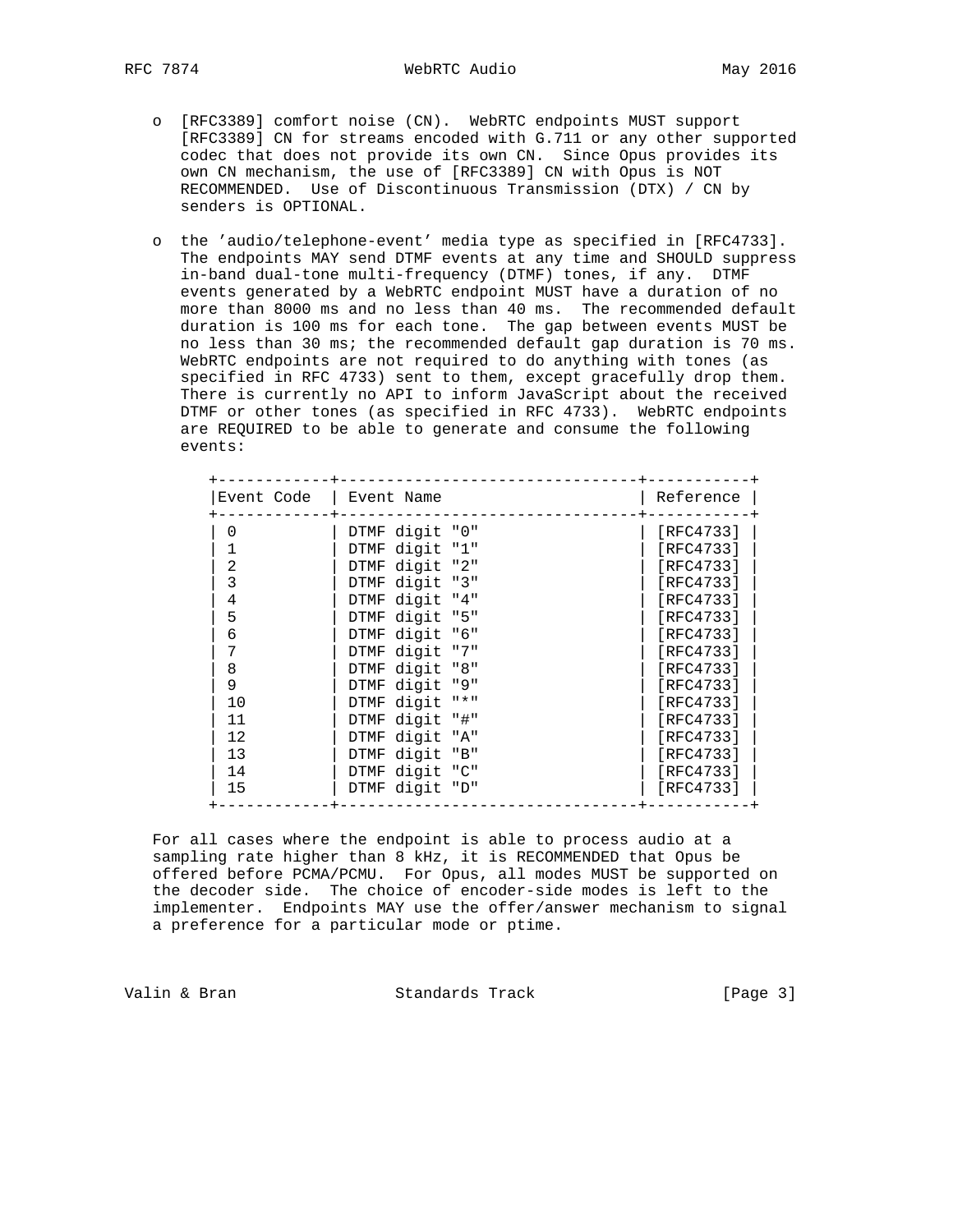For additional information on implementing codecs other than the mandatory-to-implement codecs listed above, refer to [RFC7875].

4. Audio Level

 It is desirable to standardize the "on the wire" audio level for speech transmission to avoid users having to manually adjust the playback and to facilitate mixing in conferencing applications. It is also desirable to be consistent with ITU-T Recommendations G.169 and G.115, which recommend an active audio level of -19 dBm0. However, unlike G.169 and G.115, the audio for WebRTC is not constrained to have a passband specified by G.712 and can in fact be sampled at any sampling rate from 8 to 48 kHz and higher. For this reason, the level SHOULD be normalized by only considering frequencies above 300 Hz, regardless of the sampling rate used. The level SHOULD also be adapted to avoid clipping, either by lowering the gain to a level below -19 dBm0 or through the use of a compressor.

 Assuming linear 16-bit PCM with a value of +/-32767, -19 dBm0 corresponds to a root mean square (RMS) level of 2600. Only active speech should be considered in the RMS calculation. If the endpoint has control over the entire audio-capture path, as is typically the case for a regular phone, then it is RECOMMENDED that the gain be adjusted in such a way that an average speaker would have a level of 2600 (-19 dBm0) for active speech. If the endpoint does not have control over the entire audio capture, as is typically the case for a software endpoint, then the endpoint SHOULD use automatic gain control (AGC) to dynamically adjust the level to 2600 (-19 dBm0) +/- 6 dB. For music- or desktop-sharing applications, the level SHOULD NOT be automatically adjusted, and the endpoint SHOULD allow the user to set the gain manually.

 The RECOMMENDED filter for normalizing the signal energy is a second order Butterworth filter with a 300 Hz cutoff frequency.

 It is common for the audio output on some devices to be "calibrated" for playing back pre-recorded "commercial" music, which is typically around 12 dB louder than the level recommended in this section. Because of this, endpoints MAY increase the gain before playback.

5. Acoustic Echo Cancellation (AEC)

 It is plausible that the dominant near-to-medium-term WebRTC usage model will be people using the interactive audio and video capabilities to communicate with each other via web browsers running on a notebook computer that has a built-in microphone and speakers. The notebook-as-communication-device paradigm presents challenging

Valin & Bran Standards Track (Page 4)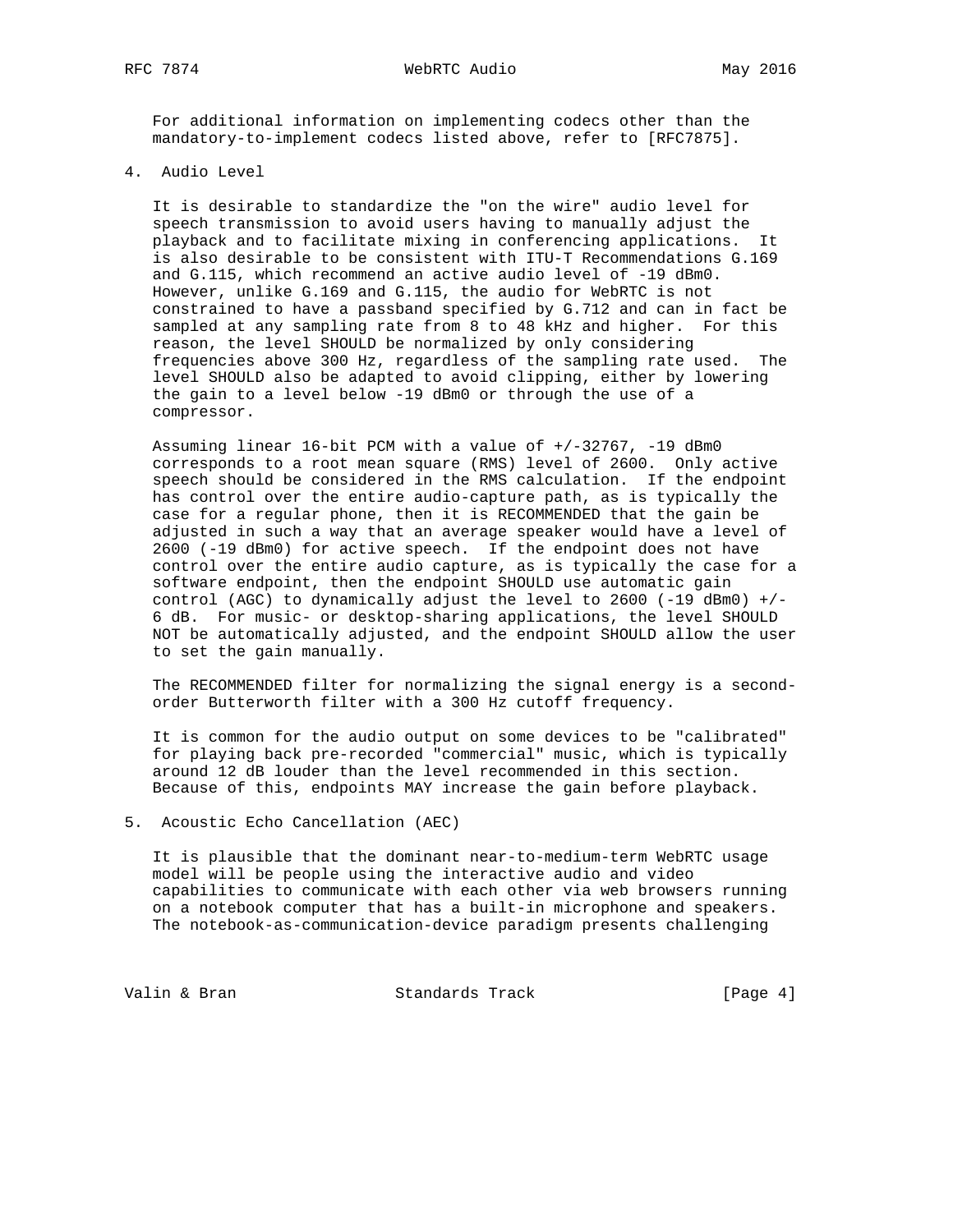echo cancellation problems, the specific remedy of which will not be mandated here. However, while no specific algorithm or standard will be required by WebRTC-compatible endpoints, echo cancellation will improve the user experience and should be implemented by the endpoint device.

 WebRTC endpoints SHOULD include an AEC or some other form of echo control. On general-purpose platforms (e.g., a PC), it is common for the analog-to-digital converter (ADC) for audio capture and the digital-to-analog converter (DAC) for audio playback to use different clocks. In these cases, such as when a webcam is used for capture and a separate soundcard is used for playback, the sampling rates are likely to differ slightly. Endpoint AECs SHOULD be robust to such conditions, unless they are shipped along with hardware that guarantees capture and playback to be sampled from the same clock.

 Endpoints SHOULD allow the entire AEC and/or the nonlinear processing (NLP) to be turned off for applications, such as music, that do not behave well with the spectral attenuation methods typically used in NLP. Similarly, endpoints SHOULD have the ability to detect the presence of a headset and disable echo cancellation.

 For some applications where the remote endpoint may not have an echo canceller, the local endpoint MAY include a far-end echo canceller, but when included, it SHOULD be disabled by default.

6. Legacy VoIP Interoperability

 The codec requirements above will ensure, at a minimum, voice interoperability capabilities between WebRTC endpoints and legacy phone systems that support G.711.

7. Security Considerations

 For security considerations regarding the codecs themselves, please refer to their specifications, including [RFC6716], [RFC7587], [RFC3551], [RFC3389], and [RFC4733]. Likewise, consult the RTP base specification for RTP-based security considerations. WebRTC security is further discussed in [WebRTC-SEC], [WebRTC-SEC-ARCH], and [WebRTC-RTP-USAGE].

 Using the guidelines in [RFC6562], implementers should consider whether the use of variable bitrate is appropriate for their application. Encryption and authentication issues are beyond the scope of this document.

Valin & Bran Standards Track [Page 5]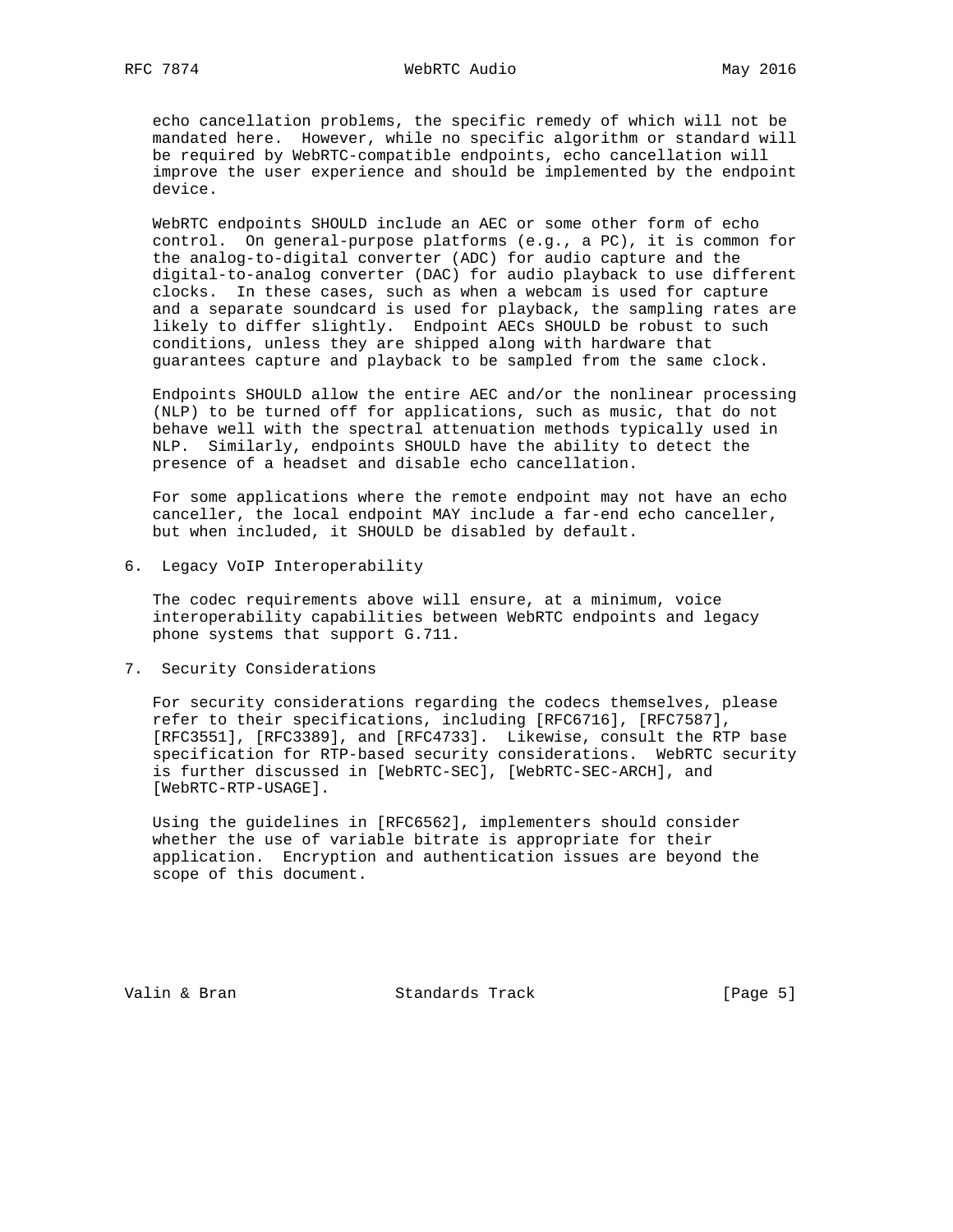## 8. References

- 8.1. Normative References
	- [RFC2119] Bradner, S., "Key words for use in RFCs to Indicate Requirement Levels", BCP 14, RFC 2119, DOI 10.17487/RFC2119, March 1997, <http://www.rfc-editor.org/info/rfc2119>.
	- [RFC3551] Schulzrinne, H. and S. Casner, "RTP Profile for Audio and Video Conferences with Minimal Control", STD 65, RFC 3551, DOI 10.17487/RFC3551, July 2003, <http://www.rfc-editor.org/info/rfc3551>.
	- [RFC3389] Zopf, R., "Real-time Transport Protocol (RTP) Payload for Comfort Noise (CN)", RFC 3389, DOI 10.17487/RFC3389, September 2002, <http://www.rfc-editor.org/info/rfc3389>.
	- [RFC4733] Schulzrinne, H. and T. Taylor, "RTP Payload for DTMF Digits, Telephony Tones, and Telephony Signals", RFC 4733, DOI 10.17487/RFC4733, December 2006, <http://www.rfc-editor.org/info/rfc4733>.
	- [RFC6716] Valin, JM., Vos, K., and T. Terriberry, "Definition of the Opus Audio Codec", RFC 6716, DOI 10.17487/RFC6716, September 2012, <http://www.rfc-editor.org/info/rfc6716>.
	- [RFC6562] Perkins, C. and JM. Valin, "Guidelines for the Use of Variable Bit Rate Audio with Secure RTP", RFC 6562, DOI 10.17487/RFC6562, March 2012, <http://www.rfc-editor.org/info/rfc6562>.
	- [RFC7587] Spittka, J., Vos, K., and JM. Valin, "RTP Payload Format for the Opus Speech and Audio Codec", RFC 7587, DOI 10.17487/RFC7587, June 2015, <http://www.rfc-editor.org/info/rfc7587>.
	- [G.711] ITU-T, "Pulse code modulation (PCM) of voice frequencies", ITU-T Recommendation G.711, November 1988, <http://www.itu.int/rec/T-REC-G.711-198811-I/en>.
- 8.2. Informative References

[WebRTC-SEC]

 Rescorla, E., "Security Considerations for WebRTC", Work in Progress, draft-ietf-rtcweb-security-08, February 2015.

Valin & Bran Standards Track (Page 6)